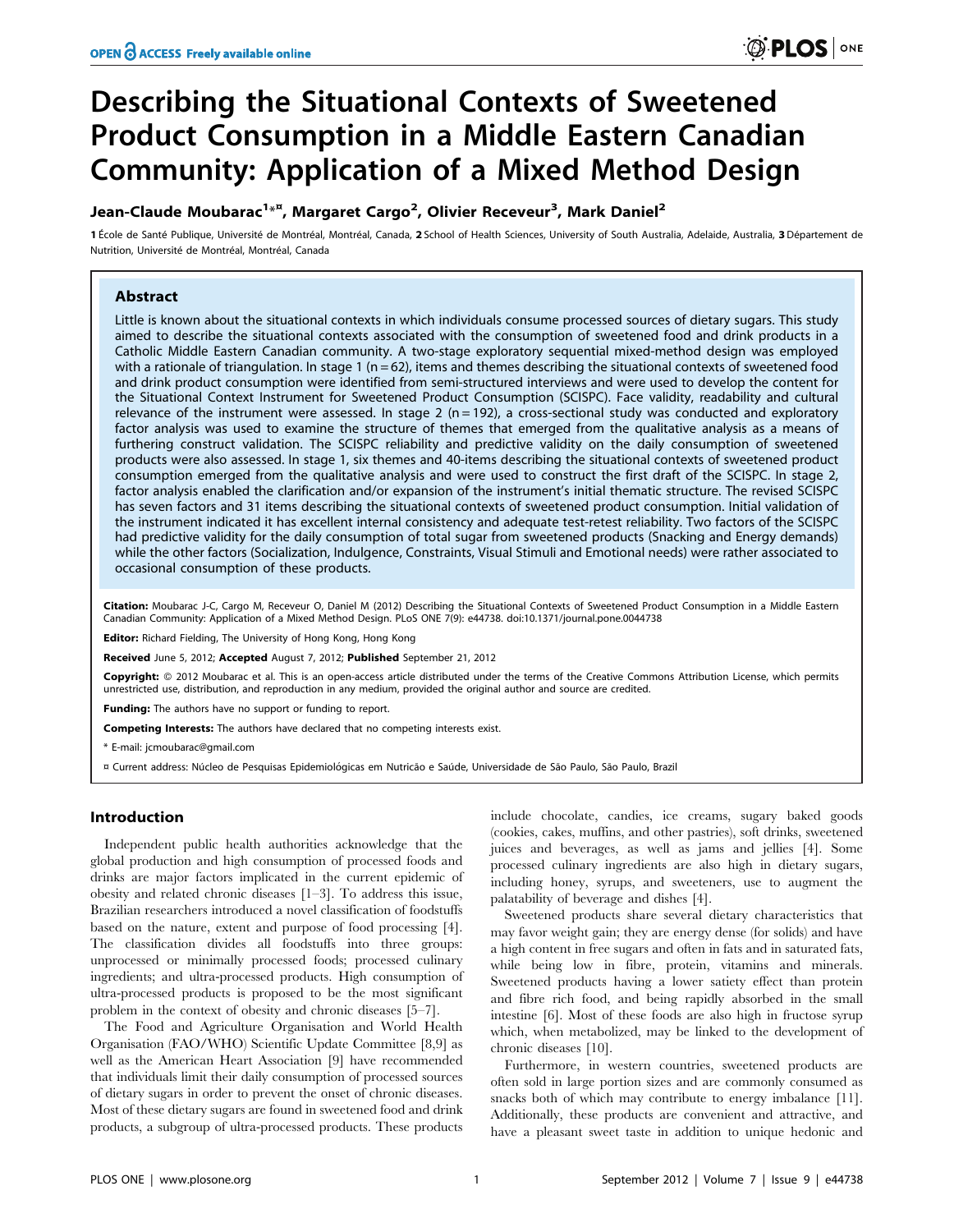psychosomatic properties [12]. In western urban settings, sweetened products are widely accessible in food and non-food venues [13,14], sold at affordable prices and promoted by effective social marketing strategies [15].

Understanding the situational contexts related to the consumption of sweetened food and drink products may provide insight for prevention-oriented public health policies and specific intervention programs, including social marketing strategies and educational programs aimed at reducing consumption. Research conducted thus far on contextual or situation-based factors that affect food consumption has identified factors including ambience [16], eating location [17–19], television viewing [20], family meals [21], meal occasion [22], the presence of others [23], and the price and accessibility of food [24]. However, most such research has been limited to examining just one single situational factor.

Studies examining sweetened product consumption per se have also generally been limited to a focus on a specific type of product such as soft drinks [25,26] or chocolate [27–29]. Instruments and models intended to measure the determinants of food consumption have been developed either for general food consumption [30–32] or focused on one dimension of food behaviour such as emotional eating [33,34] or food craving [35,36].

To our knowledge no study thus far has simultaneously examined the multiple situational contexts of sweetened product consumption. Such knowledge would be important to orient dietary guidelines especially for urban migrant populations for which exposure to a Western diet rich in sweetened food and drink products has been linked to a greater risk of diabetes and weight gain [37]. In Canada, Arab or Middle Eastern migrants comprise one of the largest non-European ethnic groups and have one of the highest prevalence of overweight/obesity [38]. Middle Easterners are known for the daily consumption of sweetened tea [39]. However, other sweetened products have secondary role in traditional Middle Eastern cuisine in that they are mostly homeprepared pastries and deserts most frequently consumed during festivities and on special occasions [40,41]. However, Arabs are exposed to a new food environment when they migrate to Canada where sweetened products are abundant, cheap, convenient, accessible, and part of the mainstream food culture. Understanding the situational contexts in which Arab Canadians consume sweetened products would help to orient public health programs aimed at alleviating the problems of obesity in this population.

As a basis for such research, this study sought to identify and describe the situational contexts associated with the daily and occasional consumption of sweetened food and drink products in a Canadian urban migrant community. To fulfill this objective, a two-stage exploratory sequential design was used to develop and assess the initial validation of the self-report Situational Context Instrument for Sweetened Product Consumption (SCISPC).

# General Methods

## Research Design

Mixed-methods designs are recommended for investigating the environmental dimensions of dietary and behavioural practices [42,43]. This study employed a two-stage exploratory sequential mixed-method design as illustrated in Figure 1 [44] to collect and analyze qualitative and quantitative data. This design enabled a concurrent mixed-method analysis, with a rationale of triangulation where findings from the quantitative data were compared with qualitative results [45–48]. The first stage collected and analysed qualitative interview data to identify items and themes that describe the situational contexts of sweetened product consumption. The results of these analyses informed the content for the self-report Situational Context Instrument for Sweetened Product Consumption (SCISPC). The second stage employed exploratory factor analysis to examine the thematic structure emerging from the qualitative analysis as a means of furthering the construct validation of the SCISPC [46–48]. The instrument reliability and predictive validity in relation to the total sugars consumed from sweetened food and drink products per day were also assessed at the second stage.

## Target population

The Middle Eastern or Arab community living in Canada is heterogeneous in terms of its country of birth and religious affiliation. The main groups are Lebanese (41%), Egyptian (12%), Syrian (6%), Moroccan (6%), and Iraqi (6%) [49]. Canadians of Arab origin are equally divided between Muslims and Christians, of which the majority is Catholic [49]. Religious affiliation within the Middle Eastern community is essential to acknowledge, especially because religious beliefs impose dietary restrictions amongst Muslims [50,51].

This study was conducted in an established Catholic Middle Eastern community living in Montreal, Canada. Community members were first and second generation migrants from Egypt, Lebanon and Syria who came to Canada from 1960 onwards. Recruitment and data collection occurred at three Catholic Middle Eastern churches located in Montreal. Participation was solicited through public announcements and was limited to one respondent per household to avoid bias related to family habits. Subjects were all volunteers and could withdraw from the study at any point.

## Ethics Statement

The research protocol was submitted and approved by the ethics committee of the Centre Hospitalier de l'Université de Montréal (SL 06-063). All participants provided their informed, written consent.

## Methods of Stage 1

The first stage (steps 1 to 3 in Figure 1) was exploratory and had two objectives: 1) to develop a self-report instrument to measure the situational contexts associated with the consumption of sweetened products; and 2) to assess the instrument's face validity, cultural relevance, readability and comprehension.

## Design

A fundamental qualitative descriptive design [52] was utilised to develop the content for the Situational Context Instrument for Sweetened Product Consumption. This design provides for a rich and straight description of an experience or event with researchers staying close to the surface of their data in interpreting the meaning of words, experiences and events. We applied a conceptual framework inspired by the Behaviors of Eating and Activity for Children's Health Evaluation System (BEACHES) which was shown to be valid and appropriate for studying influences on diet and physical activity in children in a variety of settings [53]. BEACHES was developed to code direct observations of children's dietary and physical activity behaviors, as well as associated environmental events, including physical location and antecedents. In this study, we adapted several of the BEACHES coding categories that pertained to the environmental events and defined the situational context as the conditions (time, place) and circumstances (surroundings, antecedents) in which the act of consuming sweetened products occurs. Time was defined as the moment of the day when the food or drink product is consumed.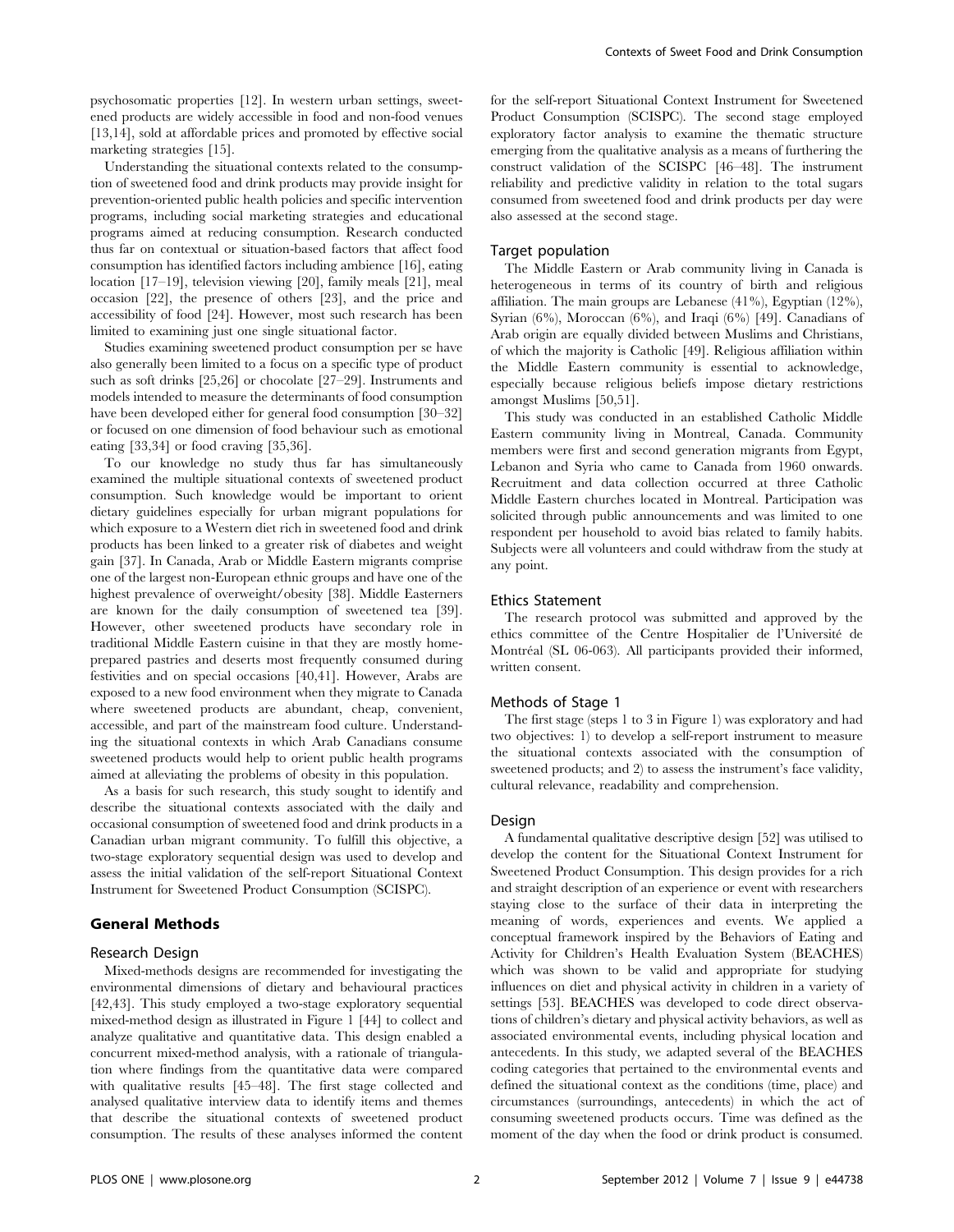



Place consisted of the physical location where consumption take place. Surroundings related to the presence or absence of people with which the sweetened product is consumed (friends, family, coworkers or alone). Antecedents were defined as the elements preceding and/or provoking the act of consumption, such as a feeling (e.g., hunger, sadness), an activity (e.g., watching television) or an external stimuli (e.g., sight, offering). Semi-structured interviews were used to collect data on experiences and events related to situational contexts associated with sweetened product consumption.

## **Participants**

A convenience sample of 42 normoglycemic individuals (selfreporting neither prediabetes nor diabetes per se) (25 women, 17 men) evenly distributed across age groups (18–30 years old; 31–45 years old; 46–60 years old) was employed to develop the SCISPC content. A second sample  $(n = 20)$  was recruited for instrument pre-testing.

# Interview procedure

Questions in the semi-structured interview guide were based on the adapted BEACHES conceptual framework and informed by a literature review. Interviews were conducted in a location convenient to participants (i.e., their house, church, or community center). Interviewees were instructed to think about their consumption of sweetened food and drink products; examples were provided. First, participants were queried about the three most recent occasions during which they consumed sweetened products and were asked to describe the conditions (time and place) and circumstances (surroundings and antecedents) associat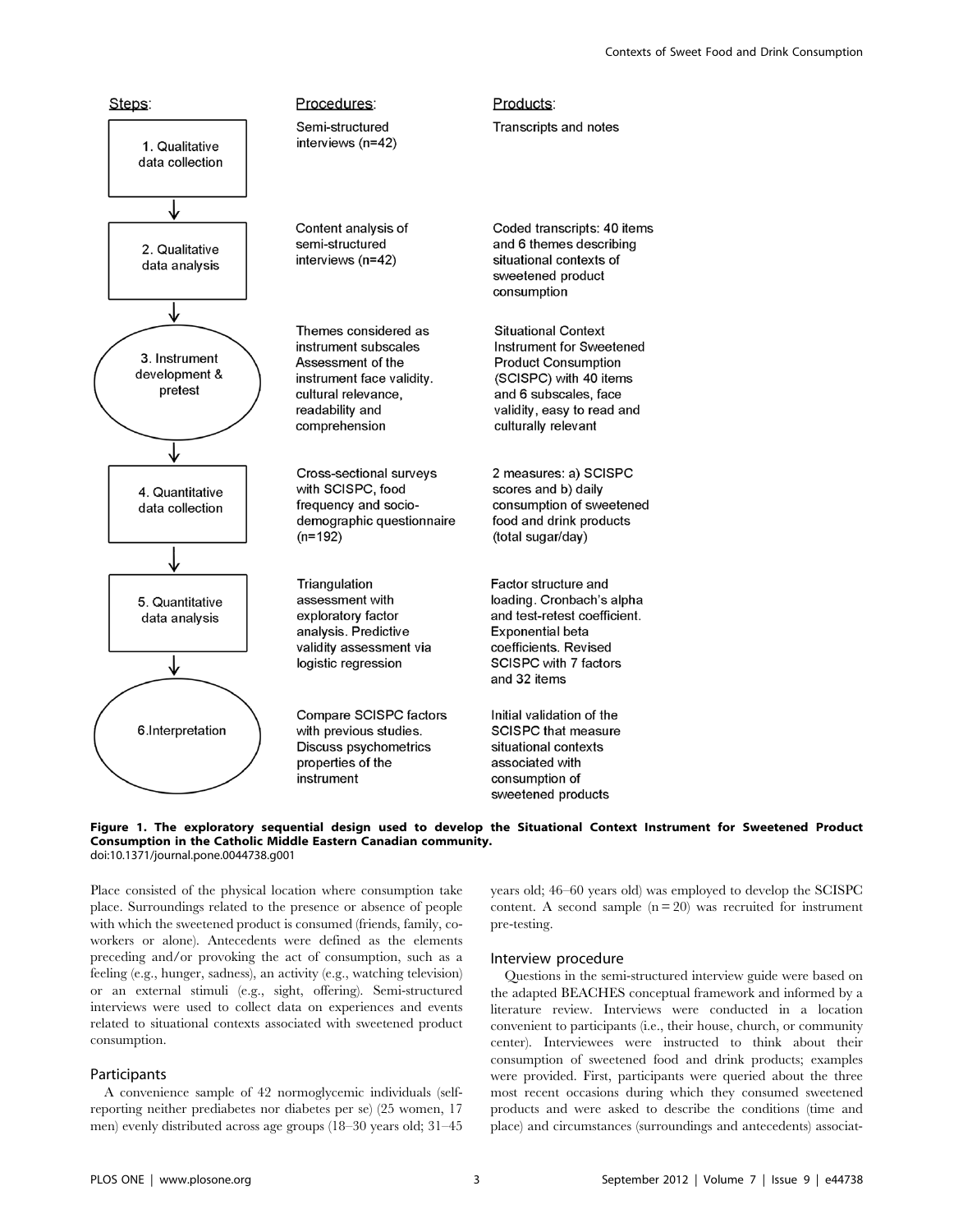ed with each occasion. Next, participants were asked to name one favourite sweetened food or drink product and to talk about the various conditions and circumstances in which they usually consume it. Lastly, participants were questioned about their customary consumption of sweetened products in different places (at home, at work/school, at a restaurant, at the shopping mall, etc.). All interviews were conducted by the lead author and recorded. Interviews lasted an average of 30 minutes.

## Content analysis

Interviews were transcribed and reviewed against the recordings to ensure transcription accuracy. Content analysis was performed using open and focused coding procedures [54] and guided by the conceptual framework. Responses to questions were assigned open codes to capture the situational contexts associated with sweetened product consumption. These codes were defined literally with words used by participants to describe their consumption (e.g., ''When I feel sad'' or ''When I am at a birthday party''). As interviews were coded, codes were compared and contrasted; similar items were grouped under a focused code to represent an overarching theme (e.g. Energy or Emotions). Interviews were transcribed and coded iteratively. An item occurrence matrix was created to monitor the recurrence of open codes. Interviews were conducted until saturation was achieved, that is, until no new open codes emerged.

## Pretest assessment

Face validity of the SCISPC was assessed using various criteria applied to mixed methods studies [44,55]. Credibility was enhanced by the lead author's familiarity with the target population and ability to gain participants' trust. Also, data were collected until saturation was achieved. Documenting coding decisions through memos combined with regular peer debriefing with co-authors contributed to the researcher maintaining an objective stance during data analysis. The first draft of the instrument was administered to 20 participants to check items for cultural relevance, readability and comprehension. Participants were asked to complete the self-report SCISPC questionnaire on their own time, note any comments and indicate an appropriate time for the researcher to follow-up.

## Results of Stage 1

# Situational contexts of sweetened products consumption

Overall, most participants  $(n = 36/42)$  described a specific preference for sweet liking, and were very enthusiastic and selfconscious whilst describing the situational contexts of their consumption. The remaining six participants expressed a preference for salty food, sometimes describing themselves as a 'salt person'. Nevertheless, all individuals reported eating or drinking sweetened food and drink products either regularly or occasionally.

Six themes with 40-items emerged from the analysis to describe the situational contexts associated with the consumption of sweetened food and drink products: 1) Energy, 2) Negative Emotions, 3) Positive Emotions, 4) Social Environment, 5) Physical Environment, and 6) Constraints. Table 1 contains quotes from participants to illustrate each theme. Participants described eating sweets when they felt a drop of energy, a craving or while performing a physical or a mental exercise (energy theme). Most acknowledged that the consumption of sweetened products was triggered by negative emotional feelings, either depression related feelings such as sadness, boredom, and loneliness, or stress-related feelings like anxiety (negative emotion theme). Others talked about

eating these products in situations associated with pleasure, reward and self-satisfaction (positive emotion theme). Most participants associated the sharing and offering of sweetened products in social situations such as birthdays, when visiting/receiving friends or relatives, or while sharing a meal (social environment theme). Some admitted that external visual stimuli such as sight or smell might have triggered consumption (physical environment theme) like for example, seeing food lying on the table or after seeing commercial/advertisements. Lastly, some participants reported eating sweetened products in situations where they felt hungry, but were limited in their food choices by temporal or spatial factors (constraint theme).

## Instrument development

The six themes and 40-items from the qualitative analysis served as the basis for constructing the first draft of the SCISPC. The selfreport questionnaire included an example list of 26 sweetened food and drink products shown in Table 2 and derived from a 24 h recall analysis conducted in the same community [56]. Participants had to answer the leading statement 'I tend to eat sweetened food or drink products' for each of the 40 situational contexts using a five point Likert answer scale: (1) strongly disagree, (2) disagree, (3) neither agree nor disagree, (4) agree and (5) strongly agree.

At pretest, the instrument was judged by community members to be easy to read and to understand, and culturally relevant to adequately capture the situational contexts of sweetened product consumption.

# Methods of Stage 2

A cross-sectional study design was utilised to address the objectives for the second stage (steps 4 to 6 in figure 1) which aimed to: 1) examine the thematic structure emerging from the qualitative analysis using exploratory factor analysis to further the instrument's construct validation; 2) assess the instrument's reliability; and 3) assess the instrument's predictive validity in relation to the daily consumption of sweetened products.

# Participants and instruments

One hundred ninety-two individuals (105 women, 87 men) from the same church communities completed the SCISPC, a food frequency questionnaire, a socio-demographic questionnaire adapted from Statistics Canada [57], and self-reported weight and height. Self-reported normoglycemic status was verified with an HbA1c test using Cholestech GDX instrument [58] and an exclusion cut-off of  $>6.5\%$  [59].

# Exploratory factor analysis

Exploratory factor analysis was used on the 40 SCISPC items to examine the structure of themes that emerged from the qualitative analysis as a means of furthering construct validation [45,46]. Data were extracted using the principal component method; factors were rotated by orthogonal transformation using the Varimax rotation. Several recommended guidelines for exploratory factor analysis were used to obtain factor solutions that were adequately stable and corresponded closely to population factors [60,61]. First, items with communality under 0.60 were dropped to ensure a high level of item communalities; factor solutions were run until this criterion was satisfied for all items and that the mean communality was above 0.70. Second, the number of factors was determined by setting the minimum eigenvalue at 1.0. Third, the factor loading cut-off value was set at 0.50 and items with crossloading were dropped; the factor solutions were run until no crossloadings were found. Fourth, the Bartlett's test of sphericity and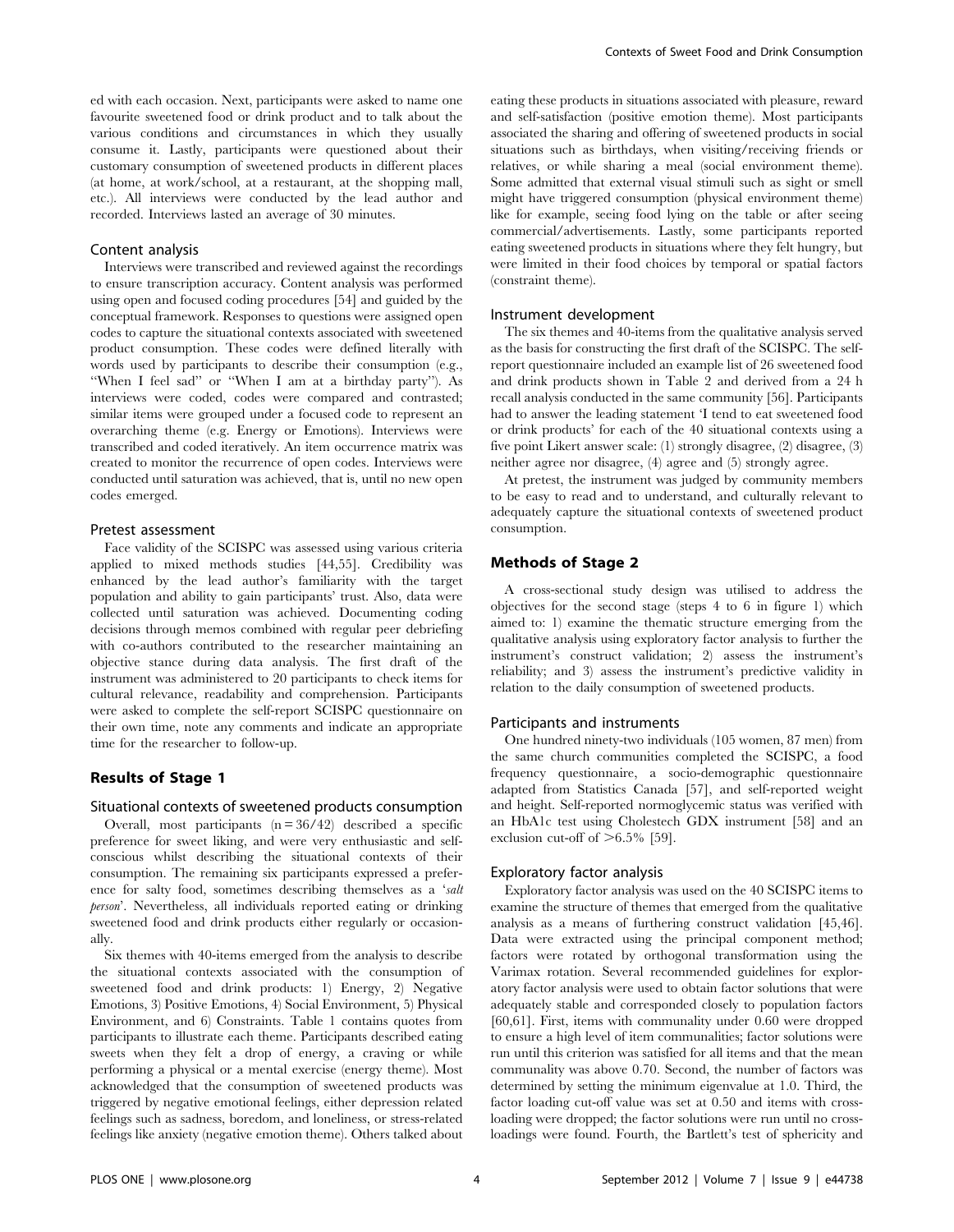Table 1. Quotes from participants to the semi-structured interviews showing them describing the situational contexts of sweetened food and drink product consumption.

## Energy

Psychologically, sugar gives me energy (M, 33); Sometimes I need energy and I feel like eating sugar (F, 32); If I have a snack it will be something sweet (F, 29). When I feel weak and I have a sugar craving, I will go and get my sugar my body tells me indirectly that I need sugar (M, 52).

I don't know I always feel the need to eat sugar; I always need sugar (F, 29). It's linked to work, the efficiency, to the amount of hours I estimate working, If I think I will work 4 to 5 hours I need to be efficient, I will eat some brownie, some sugar, some and coffee (M, 33).

#### Negative Emotions

Because when I am sad I need some chocolate, it cheers me up (F, 62); When you feel very nervous or stressed, this is when I would be more willing to eat sweets, in those conditions (M, 33).

When we say we eat our emotions. Sometimes its emotional, it's to fill a void (F, 38).

#### Positive emotions

When I eat chocolate at night it's when I worked all week long spending my energy and effort and I didn't receive anything for myself. When this happens, I feel like rewarding myself, like I deserve it (F, 33). It's just for the pleasure of eating it (F, 50).

#### Social Environment

It's quite rare that you go to someone house and they will offer you a fresh fruit, you always need sugar. (F, 36); It's a social thing, we were at the restaurant and someone with us ordered dessert. I was very tempted to have some myself and I did (M, 25); It's always someone you offers you some sweets. I don't go out myself to buy something out of the vending machine (F, 38); Yes, if I am at a party and there is some dessert, I will have some (M, 41).

#### Physical Environment

I saw it in front of me so I felt like eating it (F, 28); If there is some cake or pie lying on the table I will go and have some (M, 29); I mean, if you have candies you will eat it, if you don't, you won't. You don't look for it, but you have to see it to eat it (F, 62); When I buy sweets it's often when I go to the gas station, when I go in to pay, I must buy a kit-kat or whatever, I can't resist (M, 25).

#### 6. Constraints

You know, when there is nothing to eat around, I will eat some chocolate (F, 18); Because of the stress and lack of time, I am forced to eat at restaurants and buy things at the convenient store, I don't have to do it, but I do (M, 33). If I am driving home and I know I will be late, I will eat a snack, one or two piece of chocolate (F, 53). I was hungry and I didn't feel like preparing anything, so I ate some sweets, it was right in front of me (F, 32).

#### F = Female; M = Male.

doi:10.1371/journal.pone.0044738.t001

overall Kaiser-Meyer-Olkin (KMO), as well as KMO for individual items, were used to examine the fit of the data of the final factor solution. Lastly, over-determination in the final factor solution was evaluated using the factor-to-variable ratio, the number of items per factors, and the presence of high loadings items on each factor.

## Reliability

Internal consistency was assessed with Cronbach's alpha calculated for each refined sub-scale of the SCISPC. Test-retest reliability was assessed using the pretest sample of 20 individuals from stage 1; participants completed the questionnaire twice at an interval of two weeks.

## Predictive validity

To identify which situational contexts are predictive of the daily consumption of sweetened food and drink products, SCISPC factor scores were regressed on the dependent measure operationalized as the daily consumption of total sugars from these products using a food frequency questionnaire.

The food frequency questionnaire format included a list of 26 sweetened food and drink products (Table 2). Respondents were asked to report the average number of days per week, in a typical week (i.e., excluding festivities), for which each product was eaten. Participants were also asked to report on how many portions of the product they typically eat or drink. Examples of portions sizes were taken from the Canadian Nutrient Files (CNF) and provided to participants [62]. The daily consumption of sweetened food and drink products was expressed as total sugar and measured as follows:

 $Y = ((X1 * P1 * G1) + (X2 * P2 * G2) + ... (Xn * Pn * Gn))/7$ 

 $\gamma$ = Average daily consumption of total sugars

- $X1 =$  Numbers of days/week of consumption for food item 1
- $Pl =$  Average eating portions/day for food item 1
- $G1$  = Amount of total sugars contain in a mean portion for food item 1

The average amount of total sugars contained in a mean portion of each food item was estimated using CNF. For each item, this amount corresponded to the average amount of total sugars contained in all types of the given item (both commercial and home-made products) available in CNF.

Linear regression was performed using the generalised linear model for non-normally distributed data (gamma distribution and log-link function). Regressions were first performed to verify if sweetened product consumption varied by age and gender. Age and each SCISPC factor score were entered as continuous variables. Statistical validity was assessed using IAC and Pearson square. Beta coefficients were exponentiated to evaluate the magnitude of associations between situational context factors and daily consumption of sweetened products per 1-point interval in the extent of the predictor.

# Results of Stage 2

# Socio-demographic profile

Participants at stage 2 were aged between 18 and 60 years old  $(Mean = 35; SD = 12.8)$ . Country of birth included Egypt  $(31.9\%),$ Lebanon (25.1%), Syria (14.7%), and other Middle Eastern countries (5.3%). Individuals migrated between 1962 and 2007,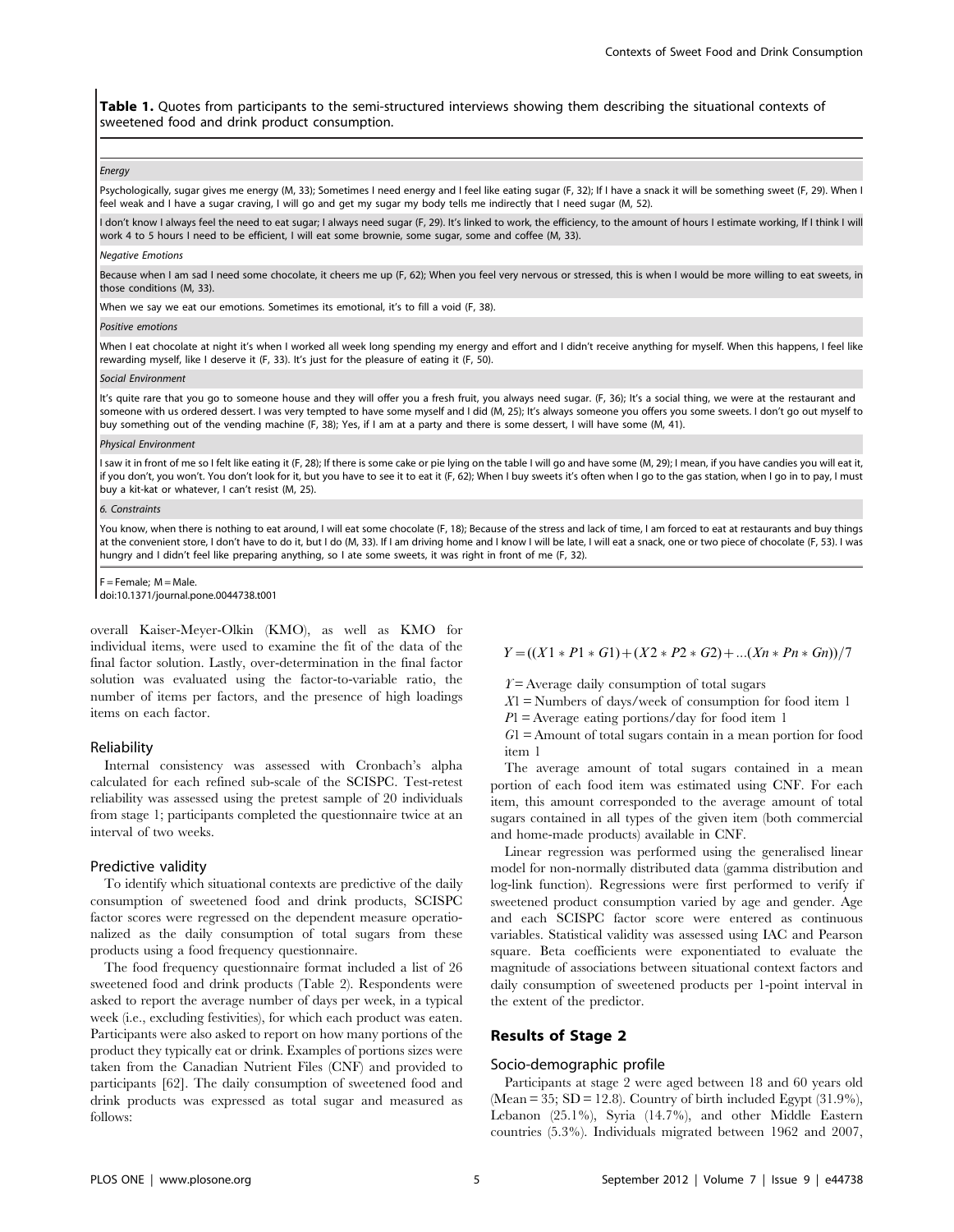Table 2. Sweetened food and drink products included in the food frequency questionnaire with their total sugar content.

| <b>Sweetened products</b>   | Total sugar content <sup>1</sup> |  |  |  |  |  |
|-----------------------------|----------------------------------|--|--|--|--|--|
| Baklava                     | $25 - 30%$                       |  |  |  |  |  |
| Brownie                     | 26-28%                           |  |  |  |  |  |
| <b>Bun</b>                  | 20-45%                           |  |  |  |  |  |
| Cake                        | 24-46%                           |  |  |  |  |  |
| Candy                       | 42-75%                           |  |  |  |  |  |
| Chewing gum                 | 100%                             |  |  |  |  |  |
| Chocolate (bars and spread) | 57-99%                           |  |  |  |  |  |
| Chocolate milk              | 57-61%                           |  |  |  |  |  |
| Coffee (sweetened)          | $36 - 87%$ <sup>2</sup>          |  |  |  |  |  |
| Cookie                      | 16-33%                           |  |  |  |  |  |
| Donut                       | $22 - 26%$                       |  |  |  |  |  |
| Fruits juices and drinks    | 75-98%                           |  |  |  |  |  |
| Honey                       | 100%                             |  |  |  |  |  |
| Ice cream                   | 17-61%                           |  |  |  |  |  |
| Jam                         | $38 - 64%$                       |  |  |  |  |  |
| Maple syrup                 | 81%                              |  |  |  |  |  |
| Muffin                      | 25-30%                           |  |  |  |  |  |
| Soft drink                  | 84-100%                          |  |  |  |  |  |
| Sweetened sauces            | 57-86%                           |  |  |  |  |  |
| Sweetened yogurt            | 57-69%                           |  |  |  |  |  |
| Tea (sweetened)             | $36 - 87\%$ <sup>2</sup>         |  |  |  |  |  |
|                             |                                  |  |  |  |  |  |

<sup>1</sup>Total sugar content refers to the percentage of calories attributed to total sugars in each product. Percentages were calculated using the Canadian Nutrient File and included all varieties of a given product. For example, ice creams products contain between 17% and 61% of calories from total sugars. <sup>2</sup> Considering 1 or 2 tablespoon of sugar.

doi:10.1371/journal.pone.0044738.t002

86% of which arrived before 2000. Another 23.0% of respondents were born in Canada; they were second-generation migrants from parents born in the Middle East region.

The vast majority of respondents had a high school diploma (94%) and most had a university degree (66%). Most participants had a family income above 50K\$ (65.9%). No individuals were excluded on the basis of having HbA1c values not consistent with normoglycemic status, but two individuals were excluded from the analysis because of missing answers from the questionnaires.

## Factor structure

Throughout the process, two items were dropped because of a low communality  $( $0.60$ ). An additional seven items were$ dropped because of cross-loadings on several factors. The final factor solution had seven factors as follow (with number of items per factor): Emotional needs (8), Snacking (5), Socialization (4), Visual stimuli (4) Constraints (4), Energy demands (4), and Indulgence (2). Factors were moderately correlated (Pearson correlation ranging from 0.31 to 0.64).

Table 3 presents the list of contextual items, each item's initial subscale assignment from stage 1 and final assignment from the factor analysis, in stage 2. The seven factors combined explain 69.4% of the total variance. After rotation, each factor explained between 6.7% and 20.3%. The KMO of the final factor solution was 0.92 and the Bartlett's test of sphericity was significant  $(P<0.001)$  which shows an excellent fit of the data and that the

sample size was adequate for the analysis. All items retained in the final solution ( $n = 32$ ) have high communalities ( $> 0.60$ ) with an average communality of 0.70. Eight items originally identified in the content analysis were not retained in the factor structure because of low communalities (including ''when I watch television'', ''when I am at the movies'', and ''when I am convenient store''). The factor-to variable ratio was 4.4. All factors have more than the recommended minimum number of items (3), except for the Indulgence factor. Most factors have several items with high loadings above 0.70.

Overall, the factor solution confirmed the qualitatively derived thematic structure for the SCISPC from stage 1 with minor changes. A new factor named 'Snacking' emerged which included some items formerly classified into 'Energy' and 'Physical Environment'. The other domains were retained but were renamed to improve the meaning/interpretation of the thematic label. As illustrated in Table 2, four items were relocated into domains other than the one in which they were originally assigned at stage 1.

## Reliability

Internal consistency analysis for the revised SCISPC was 0.94 with sub-scale alphas as follows: Emotional needs (0.96), Snacking (0.86), Visual stimuli (0.78), Constraints (0.79), Socialization (0.77), Energetic needs (0.78) and Indulgence (0.77). Test-retest reliability of the SCISPC was 0.74.

## Predictive validity

Average daily consumption of sweetened food and drink products was 75.4 grams of total sugars per day  $(SD = 50.9g/j;$  $n = 190$ ) with a range from 2.9 to 316 g/day. Sweetened product consumption followed a gamma type distribution and was inversely associated with age  $(Exp.\beta = 0.98, CI[0.98:0.99],$  $p<0.001$ ). No statistical differences were found by sex.

Table 4 presents the mean scores and standard deviations for each of the seven SCISPC factors  $(n = 190)$ . Univariate regression analysis results are also shown with exponentiated beta coefficients and p-values. 'Snacking' and 'Energy demands' were significantly associated with the daily consumption of sweetened food and drink products  $(p<0.05)$ . The factors 'Emotional Needs', 'Constraints' 'Visual Stimuli', 'Indulgence' and 'Socialization' were not significantly associated with the daily consumption of sweetened products and corresponded to their occasional consumption.

# **Discussion**

This study successfully applied a two-stage exploratory sequential design to identify and describe the situational contexts of sweetened food and drink product consumption in a Catholic Middle Eastern Canadian population. To fulfill this objective, a self-report instrument, the Situational Context Instrument for Sweetened Product Consumption, was developed and initially validated within the study community.

Various techniques recommend for mixed methods research were applied in this study, including peer consulting and pretesting with community members to assure that the SCISPC was comprehensible, readable and culturally relevant to adequately capture the situational contexts of sweetened product consumption. Exploratory factor analysis was used to examine the structure of themes that emerged from the qualitative analysis as a means of furthering construct validation of the SCISPC [45,46]. Using recommended strategies for exploratory factor analysis [60,61], we were able to show that the final factor solution was characterized by a high level of item communalities without cross loadings, an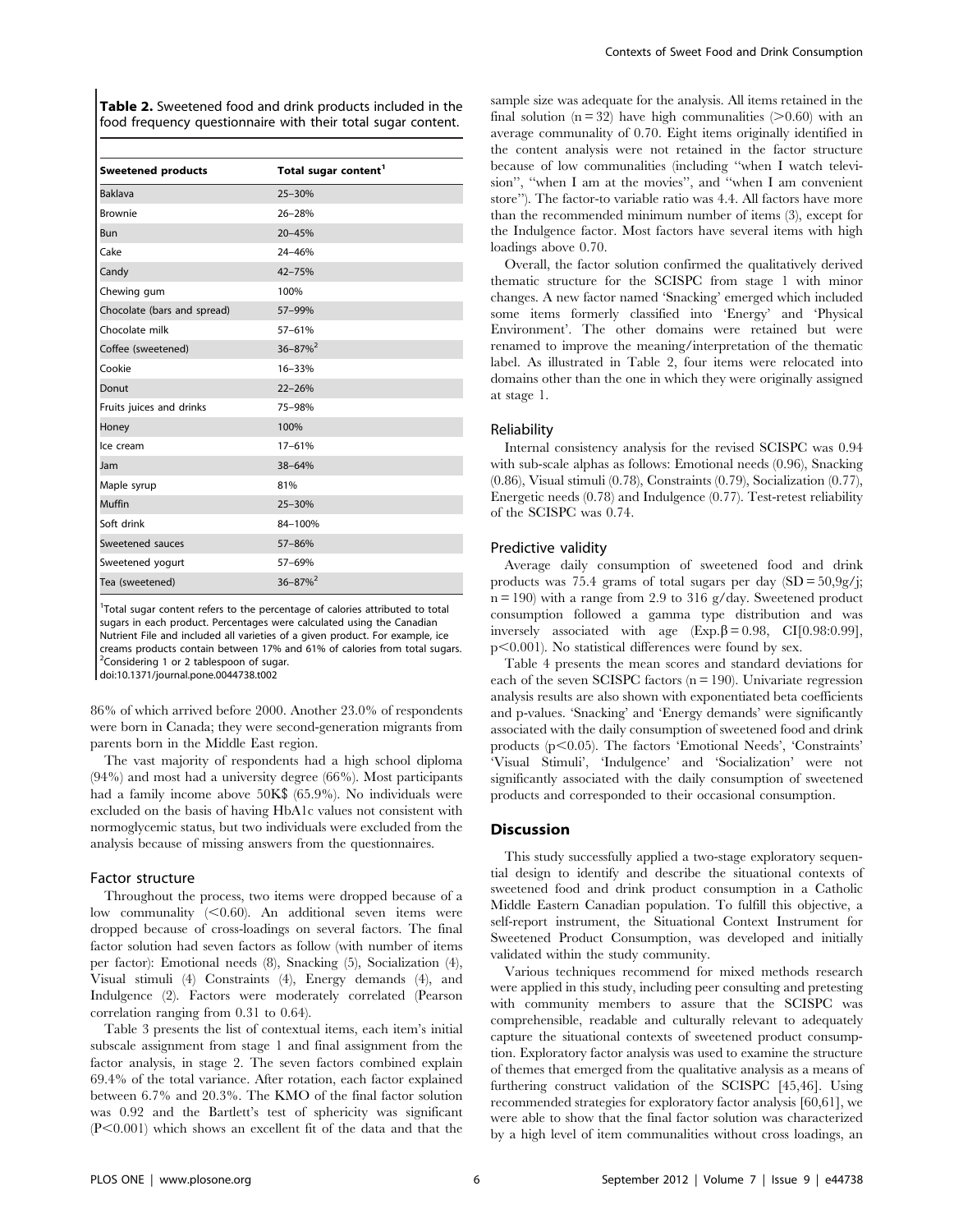Table 3. Factor structure of the Situational Context Instrument for Sweetened Product Consumption.

| <b>Items</b>                               | Th <sup>1</sup> |      | Factors <sup>2</sup> |      |      |      |      |      | Comm <sup>3</sup> |
|--------------------------------------------|-----------------|------|----------------------|------|------|------|------|------|-------------------|
| When I feel nervous                        | Ne              | 0.84 |                      |      |      |      |      |      | 0.81              |
| When I am stressed                         | Co              | 0.85 |                      |      |      |      |      |      | 0.83              |
| When I feel anxious                        | <b>Ne</b>       | 0.84 |                      |      |      |      |      |      | 0.84              |
| When I am angry                            | Ne              | 0.84 |                      |      |      |      |      |      | 0.83              |
| When I feel alone                          | Ne              | 0.70 |                      |      |      |      |      |      | 0.70              |
| When I feel anguish                        | Ne              | 0.83 |                      |      |      |      |      |      | 0.81              |
| When I am sad                              | Ne              | 0.80 |                      |      |      |      |      |      | 0.75              |
| When I am bored at home                    | Ne              | 0.70 |                      |      |      |      |      |      | 0.74              |
| When I am snacking at work                 | En              |      | 0.70                 |      |      |      |      |      | 0.60              |
| While I am at a work break                 | Pe              |      | 0.70                 |      |      |      |      |      | 0.65              |
| If I see sweets lying in the table         | Pe              |      | 0.64                 |      |      |      |      |      | 0.61              |
| When I am snacking at home                 | En              |      | 0.66                 |      |      |      |      |      | 0.70              |
| If I feel a hungry                         | En              |      | 0.74                 |      |      |      |      |      | 0.72              |
| If I am at a special event or birthday     | Se              |      |                      | 0.62 |      |      |      |      | 0.61              |
| When I am with people at a restaurant      | Se              |      |                      | 0.77 |      |      |      |      | 0.70              |
| When I have quest over                     | Se              |      |                      | 0.80 |      |      |      |      | 0.69              |
| When I am on a visit                       | Se              |      |                      | 0.72 |      |      |      |      | 0.67              |
| When passing in front of a vending machine | Pe              |      |                      |      | 0.68 |      |      |      | 0.65              |
| When someone is eating in front of me      | Se              |      |                      |      | 0.76 |      |      |      | 0.60              |
| While I am at the gas station              | Pe              |      |                      |      | 0.58 |      |      |      | 0.73              |
| If I see an advertisement on sweets        | Pe              |      |                      |      | 0.79 |      |      |      | 0.71              |
| When I don't have any time to eat          | Co              |      |                      |      |      | 0.70 |      |      | 0.63              |
| When I don't feel like cooking             | Co              |      |                      |      |      | 0.53 |      |      | 0.61              |
| When there is nothing to eat               | Co              |      |                      |      |      | 0.72 |      |      | 0.63              |
| When I can't waste time eating at work     | Co              |      |                      |      |      | 0.60 |      |      | 0.67              |
| If I feel a drop of energy                 | En              |      |                      |      |      |      | 0.75 |      | 0.73              |
| If I need a boost of energy                | En              |      |                      |      |      |      | 0.67 |      | 0.76              |
| Before or during physical exercise         | En              |      |                      |      |      |      | 0.52 |      | 0.69              |
| To keep me active working or studying      | En              |      |                      |      |      |      | 0.68 |      | 0.61              |
| To please myself                           | Po              |      |                      |      |      |      |      | 0.77 | 0.71              |
| To treat myseflf                           | Po              |      |                      |      |      |      |      | 0.83 | 0.77              |
| <b>Eingenvalues</b>                        |                 | 6.3  | 3.5                  | 2.6  | 2.6  | 2.2  | 2.1  | 2.0  |                   |
| Percentage of variance explained           |                 | 20.3 | 11.4                 | 8.4  | 8.3  | 7.3  | 7.0  | 6.7  |                   |

<sup>1</sup>Themes to which items were assigned at the end of stage 1: Negative Emotions (Ne), Energy (En), Social Environment (Se). Physical Environment (Pe) and Positive Emotions (Po).

2 Factors are: Emotional needs (1); Snacking (2); Visual Stimuli (3); Constraints (4); Socialization (5); Energy demands (6); Indulgence (7).

<sup>3</sup>Communalities for each items.

doi:10.1371/journal.pone.0044738.t003

acceptable level of over-determination of the factors, and an excellent fit of the data. Overall, these criteria ensure that data presented is strong and that the factor structure is stable. Lastly, the SCISPC showed strong psychometric properties, including high internal consistency for overall scale ( $\alpha$  = 0.94) and its subscales  $(\alpha = 0.77{\text -}0.96)$ , with adequate test-retest reliability  $(0.74)$ .

Two of the SCISPC factors had predictive validity for the daily consumption of sweetened products. The first one, 'Snacking', indicates that sweetened products are eaten daily as snacks and in situations conducive to snacking; for example, being on a work break, when feeling hungry, or when sweetened foods and drinks are seen in the nearby environment (e.g., laying on the table). This result aligns with the fact that sweetened food and drink products are popular snacks consumed in western countries, including in Canada [63,64], in US [65] and in Finland [66]. Several intrinsic characteristics of these products may explain why they are prone to snacking; they are highly palatable, cheap, convenient and easily accessible. More importantly, they are specifically designed and branded to encourage snacking [67].

The second factor, 'Energy demands', reveals that sweetened products are consumed before or during physical exercise, while performing a mental activity or when one feels a drop in energy. These items relate to a functional value of these products associated with energy. Such a factor was also found in the Attitude to Chocolate Questionnaire (ACQ) with items describing chocolate consumption when exercising or under a feeling of hunger [27]. However we found that energetic demands may also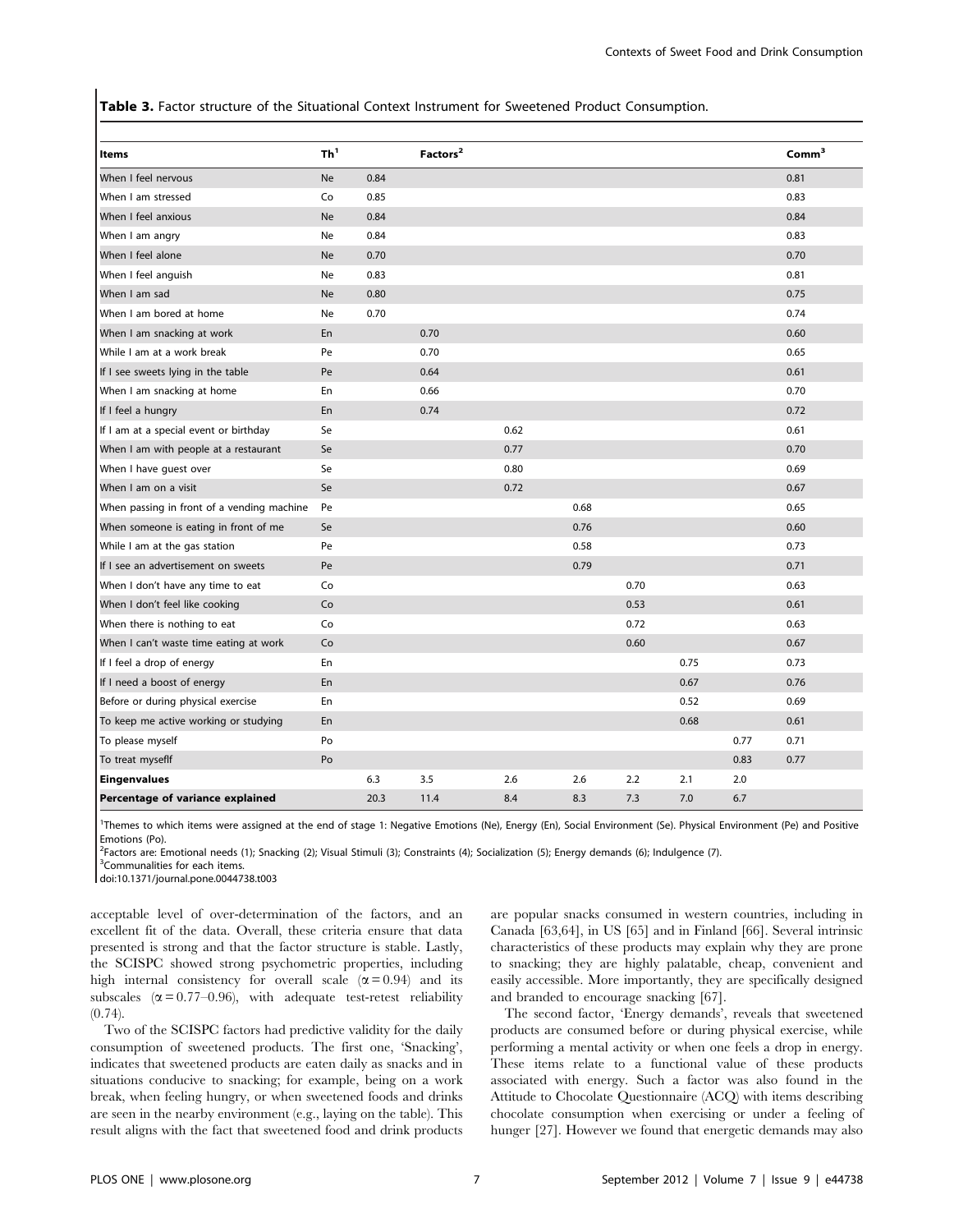Table 4. Descriptive statistics of the SCISPC and univariate regression of factor scores on sweetened food and drink product consumption  $(n = 190)$ .

| l Factors              | <b>Descriptive</b> |           |             | Regression |        | <b>Hypothesis</b> |      | 95% Confidence Interval |      |  |
|------------------------|--------------------|-----------|-------------|------------|--------|-------------------|------|-------------------------|------|--|
|                        | <b>Score</b>       | <b>SD</b> | <b>Beta</b> | <b>SE</b>  | $\chi$ | P<                |      | Exp $(B)^2$ Low         | High |  |
| Snacking               | 3.11               | 0.98      | 0.16        | 0.07       | 11.04  | 0.00              | 1.18 | 1.07                    | 1.29 |  |
| Energy demands         | 3.14               | 0.92      | 0.12        | 0.05       | 4.71   | 0.03              | 1.13 | 1.01                    | 1.25 |  |
| <b>Emotional needs</b> | 2.66               | 1.10      | 0.07        | 0.04       | 2.39   | 0.12              | 1.08 | 0.98                    | 1.18 |  |
| Visual stimuli         | 2.32               | 0.86      | 0.09        | 0.06       | 2.41   | 0.12              | 1.10 | 0.98                    | 1.23 |  |
| Constraints            | 2.68               | 0.91      | 0.10        | 0.05       | 3.28   | 0.07              | 1.10 | 0.99                    | 1.23 |  |
| Socialization          | 3.44               | 0.83      | $-0.04$     | 0.05       | 0.57   | 0.45              | 0.96 | 0.86                    | 1.08 |  |
| Indulgence             | 3.49               | 1.10      | 0.05        | 0.04       | 0.94   | 0.33              | 1.05 | 0.96                    | 1.14 |  |

<sup>1</sup>Mean score of all items on a given factor representing the level of agreement on the 5-point Likert scale ranging from 1 (totally agree) to 5 (totally disagree).<br><sup>2</sup>Per 1-point intenval in the extent of the predictor on  $^{2}$ Per 1-point interval in the extent of the predictor on the 5-point Likert scale.

doi:10.1371/journal.pone.0044738.t004

apply to cognitive work. This is supported by a prior study indicating that reading and writing can stimulate food consumption and greater instability of glucose plasma levels up to 45 minutes after the performance of these tasks [68].

Five factors of the SCISPC were not predictive of daily consumption of sweetened products and related only to their occasional consumption. The first one is ''Socialization'', which describes social occasions such as birthdays where sweets and desserts are eaten, or when visiting/receiving friends or relatives. A socializing function of several sweetened products has been reported in various settings, such as in shared meals by Californian Mexican families [17] or soft drink consumption amongst Australian teenagers, as a way to participate and socialize with others [25]. In Egypt, home-made pastries and desserts have been traditionally used as festive foods in religious days [40].

The factor 'Visual stimuli' suggests that sweetened products are eaten in occasional situations where individuals are stimulated by external visual stimuli, e.g. viewing an advertisement on sweets or passing in front of a vending machine. This interpretation is supported by externality theory, which stipulates that external stimuli, such as sight and smell of foods, can affect the physiological functions which regulate appetite and food intake [69]. Exposure to publicity promoting pleasure and excitement related to high energy food was shown to have a direct effect on sweetened product consumption [70]. The presence of vending machines has also been associated to soft drink and sweetened food consumption in US high-school settings [71].

The third factor, 'Constraint', suggests that sweetened products are consumed when individuals are hungry and limited in their food choices by temporal or spatial constraints. In fact, easy-toobtain products are convenient choices that fit well with the constraints of a busy work schedule or when food choices are limited in the work environment. Several studies reported that work-related time constraints are associated with unhealthy food choices such as eating at fast-food restaurant and consuming less fruits and vegetables [72–74].

The factor ''Indulgence'' describes occasional eating in contexts of pleasure and self-satisfaction. This factor is consistent with a previous study in which a negative association was reported between perceived-pleasure and overconsumption of chocolate amongst women [75]. Neurophysiological data also suggest that it is desire, and not the pleasure of actual consumption, that is associated to overconsumption of food [76].

Lastly, the factor 'Emotional needs' indicates that sweetened product consumption may be triggered by occasional negative emotional feelings, either depression-related feelings including sadness, boredom, and loneliness, or stress-related feelings such as anxiety. This factor aligns well with strong support found in previous research. For instance, the ACQ contains a craving factor with items describing negative emotional feelings, such as ''When I am down, 'When I am bored'', and 'To cheer me up'' [27]. Negative mood (as measured by anxiety, fatigue and depression scales) is correlated with craving intensity ratings in individuals who crave sweetened foods [33]. Experimental studies have also indicated an association between stress or negative mood and consumption of savory foods in emotional eaters [77,78]. Underlying such associations is research indicating that sweet taste may alleviate dysphoric mood or stress through dopaminergic and opioidergic neurotransmission in the brain [79–81]. This therapeutic effect may be specific to food and drinks rich in sweet content [82] or to the sweet taste [83]. The factor 'Emotional needs' could influence daily consumption of sweetened products in individuals who are in a permanent state of depressed or distressed feelings. Indeed, no association has been reported between emotional eating and consumption of macronutrients [84,85].

# Implications

This study has important implications for the prevention and management of obesity in the Middle Eastern Canadian community, and in other urban migrant populations. Our findings showed that sweetened products are consumed in various situational contexts and served different purposes. These purposes are linked to the intrinsic characteristics of sweetened products; they are convenient, cheap, energy dense, highly palatable, attractive, and can alleviate negative mood or stress. We also identified an important distinction between the situational contexts associated to the daily and occasional consumption of sweetened products. Future health prevention efforts to reduce sugar intake should focus on this distinction. This is particularly important to address the burden of obesity and chronic diseases in migrant western populations, since they are exposed to socioeconomic and work-related challenges [51], and a new food environment where sweetened products are abundant and heavily advertised [86]. Furthermore, the instrument we developed can be tested and used in future studies to measure the relationships between individual factors, situational contexts, and sweetened food and drink product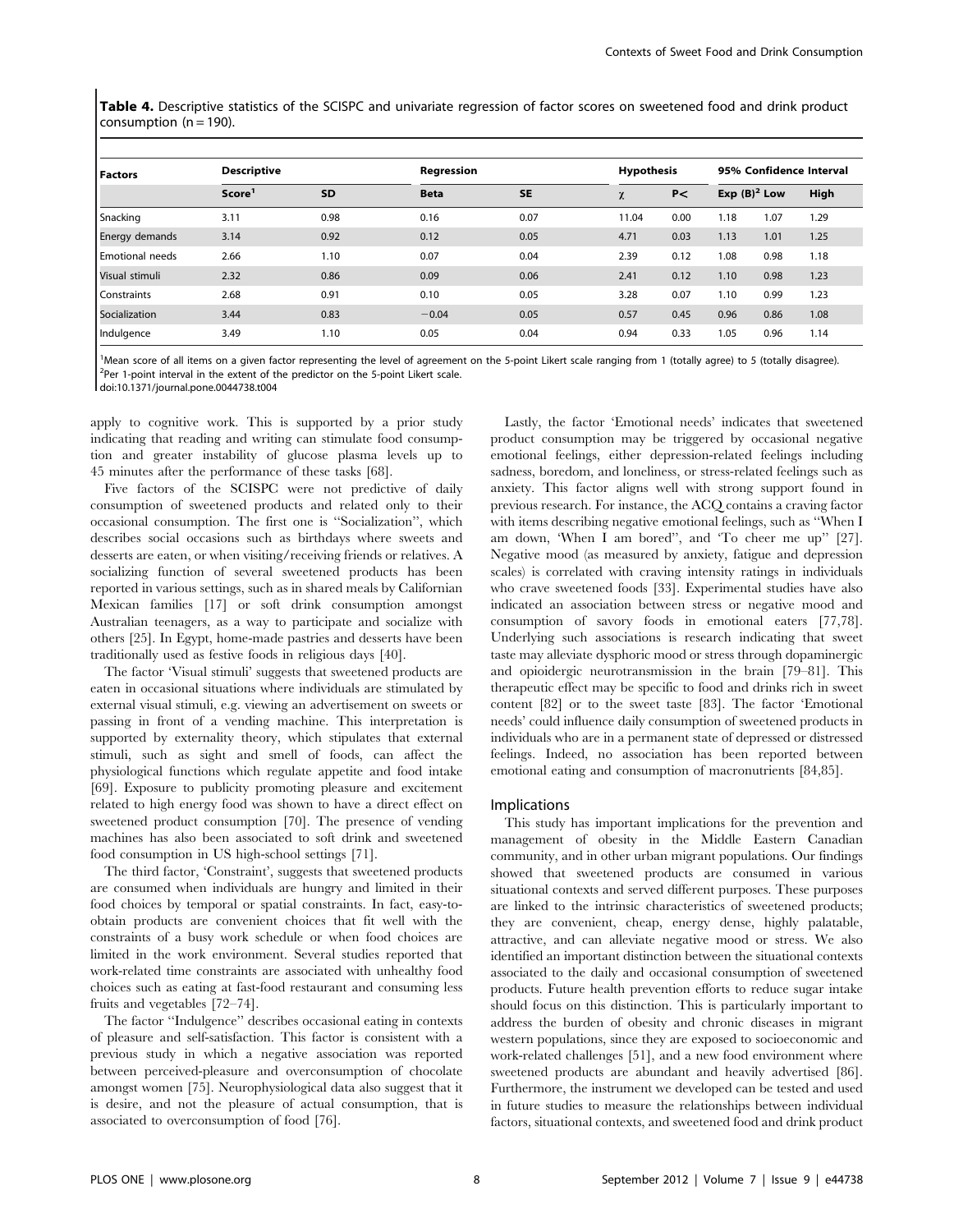consumption. Such work will help to understand the complex interactions between behaviour, context and diet.

## Strength and limitations

The strength of this study is the use of a mixed method sequential design and of triangulation to identify and describe the situational contexts of sweetened product consumption. This design enabled the development of a tool with initial validation in regards to face and construct validity, reliability and predictive validity.

This study has some limitations. First, the selection of participants rested on self-selection and therefore introduced a potential volunteer bias. Non-respondents would mainly include those individual not attending church or not participating in activities organized by the church communities. However, the vast majority of Canadian Arabs (94%) described themselves as being part of a religious faith. Also, there are no reasons to believe that characteristics of church attenders and non-attenders differ in terms of the variables examined in this study. The results of our study can therefore be generalized to the Catholic Middle Eastern Canadian community. However, the source community targeted for this research exhibited a restricted range of medium to high socioeconomic status, and thus, our assessment does not account for potential effects of lower income and education on dietary behaviors. Second, the absolute sample size used in the second stage of the study was small and thus statistical power may be regarded as limited. However, necessary sample size is not a matter of absolute size: it depends on multiple aspects including the level of communality of the items, the fit of the data, and the level of over-determination of the factors [60,61]. Such criteria were used to ensure that data in the exploratory factor analysis were strong and that the factor structure was stable. Lastly, the current study assessed an initial validation of the SCISPC. More

# References

- 1. World Health Organization (2003) Diet, nutrition and the prevention of chronic disease. Report of a joint WHO/FAO expert consultation. WHO Technical Report Series no. 916. Geneva: WHO.
- 2. World Cancer Researh Fund/American Insitute for Cancer Research (2007) Food, Nutrition, Physical Activity, and the Prevention of Cancer: A Global Perspective. Washington, DC: AICR.
- 3. World Cancer Researh Fund/American Insitute for Cancer Research (2009) Policy and Action for Cancer Prevention. Food, Nutrition, and Physical Activity: A Global Perspective. Washington, DC: AICR.
- 4. Monteiro CA, Levy RB, Claro RM, Castro IR, Cannon G (2010) A new classification of foods based on the extent and purpose of their processing. Cadernos de saude publica 26: 2039–49.
- 5. Monteiro CA, Levy RB, Claro RM, de Castro IR, Cannon G (2011) Increasing consumption of ultra-processed foods and likely impact on human health: evidence from Brazil. Public health nutrition 14: 5–13.
- 6. Ludwig DS (2011) Technology, diet, and the burden of chronic disease. JAMA 305: 1352–3.
- 7. Tavares LF, Fonseca SC, Garcia Rosa ML, Yokoo EM (2011) Relationship between ultra-processed foods and metabolic syndrome in adolescents from a Brazilian Family Doctor Program. Public health nutrition 15: 82–87.
- 8. Mann J, Cummings JH, Englyst HN, Key T, Liu S, et al. (2007) FAO/WHO Scientific Update on carbohydrates in human nutrition: conclusions. European Journal of Clinical Nutrition 61: S132–S7.
- 9. Johnson RK, Appel LJ, Brands M, Howard BV, Lefevre M, et al. (2009) Dietary sugars intake and cardiovascular health: a scientific statement from the American Heart Association. Circulation 120: 1011–20.
- 10. Lustig RH (2010) Fructose: metabolic, hedonic, and societal parallels with ethanol. J Am Diet Assoc 110: 1307–21.
- 11. Chapelot D (2011) The role of snacking in energy balance: a biobehavioral approach. The Journal of nutrition 141: 158–62.
- 12. Levine AS, Kotz CM, Gosnell BA (2003) Sugars: hedonic aspects, neuroregulation, and energy balance. American Journal of Clinical Nutrition 78: 834s–42s.
- 13. Swinburn BA, Sacks G, Hall KD, McPherson K, Finegood DT, et al. (2011) The global obesity pandemic: shaped by global drivers and local environments. Lancet 378: 804–14.
- 14. Farley TA, Baker ET, Futrell L, Rice JC (2010) The ubiquity of energy-dense snack foods: a national multicity study. Am J Public Health 100: 306–11.

work is under way to furthermore validate the psychometrics properties of the SCISPC including its assessment in other populations and other settings.

# Conclusion

The novelty and importance of this study is its use of an exploratory sequential mixed-method design with a rationale of triangulation to identify and describe the situational contexts associated with consumption of sweetened food and drink products in a migrant Canadian community. In order to fulfill the study objective, we developed and assessed an initial validation of the Situational Context Instrument for Sweetened Product Consumption. Overall, the instrument has excellent internal consistency, adequate test-retest reliability, and content and predictive validity. Its psychometric properties warrant further research.

Furthermore, we found that the daily consumption of sweetened foods and drink products can be predicted by unplanned and irregular patterns of eating, this occurring in the contexts of snacking, and energetic demands. The situational contexts in which sweetened products are consumed daily in the western environment may be linked to unique properties of sweetened products, as well as structural characteristics which are typical of the modern food environment [87] and affected by intrinsic features of the global food system [13,88]. However, before such an ecological perspective can be used to frame our data, both individual and environmental factors, and their interaction, should to be evaluated.

# Author Contributions

Conceived and designed the experiments: JCM MC OR MD. Performed the experiments: JCM. Analyzed the data: JCM MC OR. Wrote the paper: JCM MC.

- 15. Monteiro CA (2009) Nutrition and health. The issue is not food, nor nutrients, so much as processing. Public Health Nutr 12: 729–31.
- 16. Stroebele N, De Castro JM (2004) Effect of ambience on food intake and food choice. Nutrition 20: 821–38.
- 17. Ayala GX, Rogers M, Arredondo EM, Campbell NR, Baquero B, et al. (2008) Away-from-home food intake and risk for obesity: examining the influence of context. Obesity 16: 1002–8.
- 18. French SA (2005) Public health strategies for dietary change: schools and workplaces. J Nutr 135: 910–2.
- 19. Nielsen SJ, Siega-Riz AM, Popkin BM (2002) Trends in food locations and sources among adolescents and young adults. Preventive Medicine 35: 107–13.
- 20. Stroebele N, de Castro JM (2004) Television viewing is associated with an increase in meal frequency in humans. Appetite 42: 111–3.
- 21. Marquis M, Shatenstein B (2005) Food choice motives and the importance of family meals among immigrant mothers. Canadian Journal of Dietetic Practice and Research 66: 77–82.
- 22. Jaeger SR, Marshall DW, Dawson J (2009) A quantitative characterisation of meals and their contexts in a sample of 25 to 49-year-old Spanish people. Appetite 52: 318–27.
- 23. Hetherington MM, Anderson AS, Norton GNM, Newson L (2006) Situational effects on meal intake: A comparison of eating alone and eating with others. Physiology & Behavior 88: 498–505.
- 24. French SA, Hannan PJ, Harnack LJ, Mitchell NR, Toomey TL, et al. (2010) Pricing and Availability Intervention in Vending Machines at Four Bus Garages. Journal of Occupational and Environmental Medicine 52: S29–S33.
- 25. Hattersley L, Irwin M, King L, Allman-Farinelli M (2009) Determinants and patterns of soft drink consumption in young adults: a qualitative analysis. Public Health Nutrition 12: 1816–22.
- 26. Hendel-Paterson M, French SA, Story M (2004) Parental attitudes towards soft drink vending machines in high schools. J Am Diet Assoc 104: 1597–600.
- 27. Benton D, Greenfield K, Morgan M (1998) The development of the attitudes to chocolate questionnaire. Personality and Individual Differences 24: 513–20.
- 28. Rozin P, Levine E, Stoess C (1991) Chocolate craving and liking. Appetite 17: 199–212.
- 29. Muller J, Dettmer D, Macht M (2008) The Attitudes to Chocolate Questionnaire: psychometric properties and relationship to dimensions of eating. Appetite 50: 499–505.